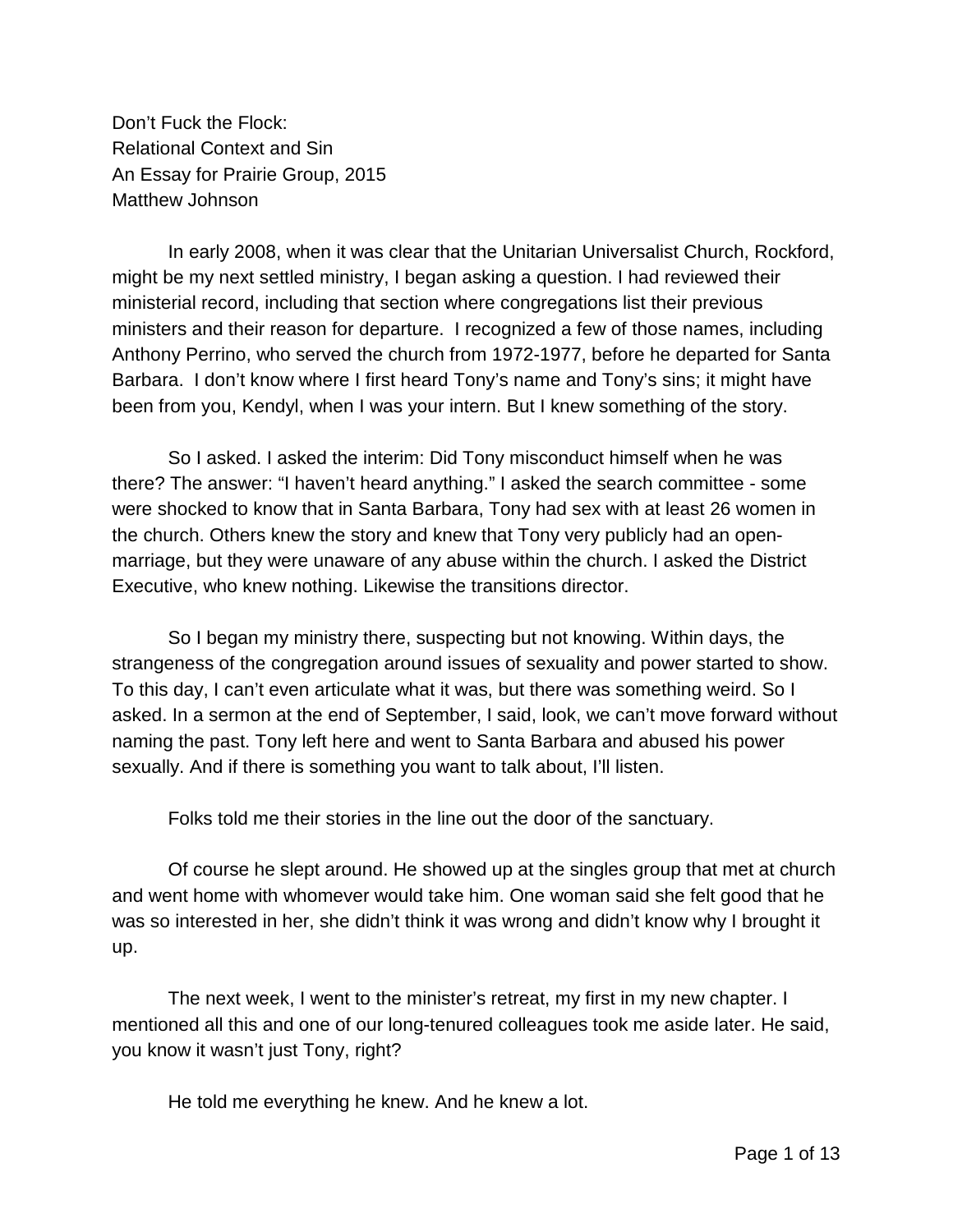Between 1945 and 2008, the church I serve now had four ministers who served for more than three years. At least three of those four committed acts we now clearly define as ministerial misconduct.

It's possible that this is why the Program Committee asked me to write this paper. Or maybe, after assigning so many of you topics over the last three years, such an assignment was inevitable. For reasons in addition to our discipline, I could not say no. I feel strongly about this topic, but I do not relish the task of speaking about it before you.

Why was there such silence to my questions? Why did the authorities, who should have known, and told me, not know? How could that be?

We are so quiet about these things. Less than we were seven years ago, but still. Some cherished colleagues, our mentors and friends and relatives, even our beloveds, have engaged in harmful, abusive behavior. We recognize their humanity and do not wish to be cruel. We are instructed by our covenant to not speak ill of our colleagues, and so we might gossip quietly, but it is something else to name names in public. And I know in this room there are those who are survivors of clergy misconduct, who are after-pastors in such systems, and there have been, if not are, members of this group who have engaged in behavior we would now say was out of bounds. This topic is important. I could not say no to the assignment. But I do not relish the task.

In the modern age of Western philosophy, relational context made little difference for morality or the definition of sin. A Kantian Deontologist would ask whether the act was just. Kant searched for universality in morality; that what was just was just no matter who the persons involved might be.<sup>[1](#page-1-0)</sup> In practice, this tended to make universal the social norms of German upper-class male philosophers. "Sin" was not used as the term to describe bad acts, of course - we might call them "unjust" or "against our duty." Utilitarian, or consequential, ethics looked instead to the results. Was more happiness produced, or less? (If she married him, then it wasn't a sin. But if it tore apart the church, well, then he sinned.)

<span id="page-1-0"></span> $<sup>1</sup>$  It goes without saying that this is a gross simplification, as is the foregoing description of</sup> utilitarianism. I hope my college ethics professors will forgive me.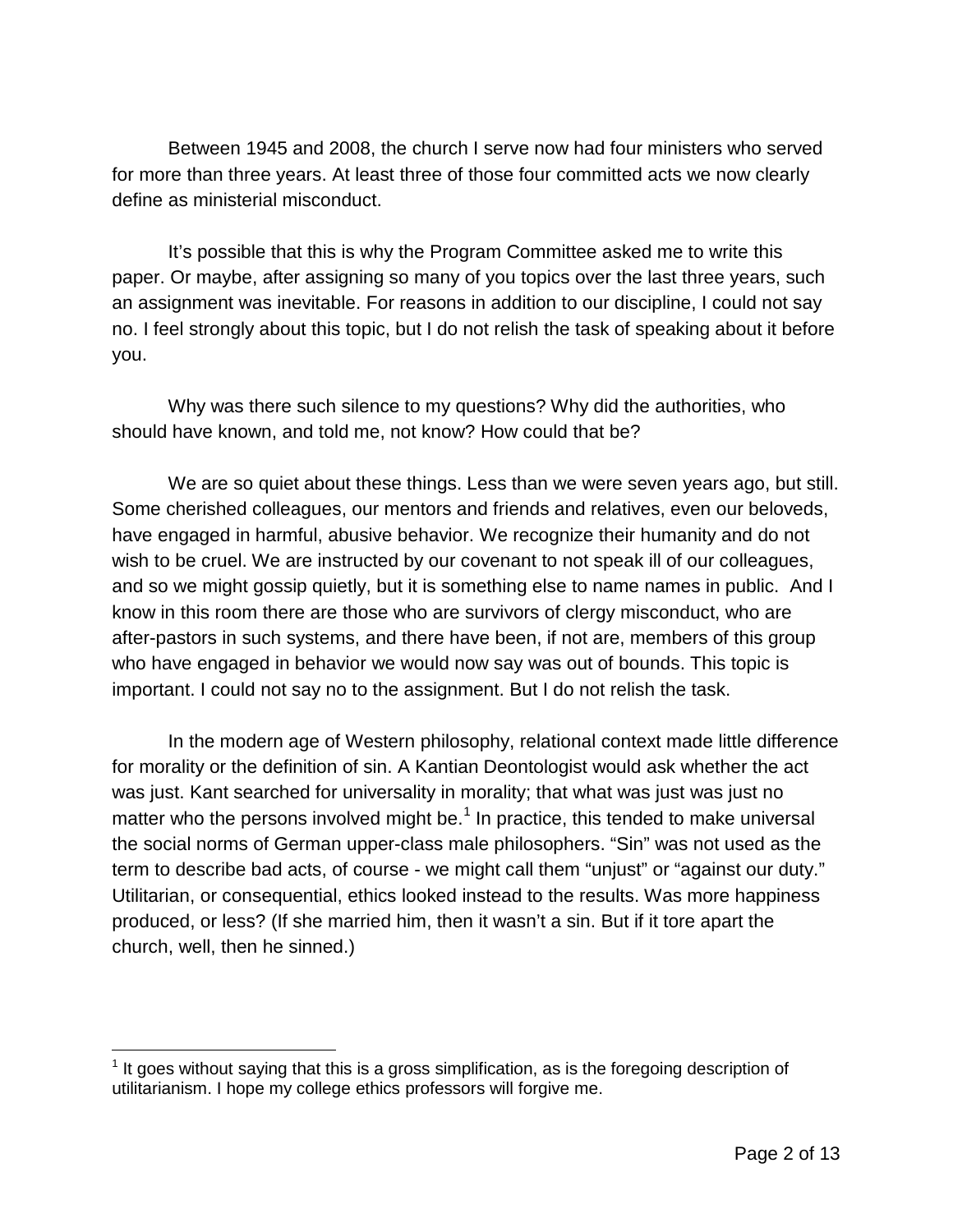Feeling that these two approaches were unhelpful in capturing the power of relationships, stories, and the nuance of actual ethical matters, Phillipa Foot and others turned to the virtue ethics of Aristotle. Knowing the context of the actors and the situation they found themselves in, we would tell the story of what happened and judge the presence or absence of virtues such as courage, temperance, justice, and wisdom. Aristotle's own sense of relational context was deeply hierarchal - one could treat women and slaves in ways one would never treat a free, well-educated male citizen. Yet, his understanding that the relationships between the people involved matter for ethical discernment is more accurate than a faux-universalist standard. There is something wrong with us if we treat strangers like our best friends, or vice versa. We do not speak to a young child the same way we talk to the Mayor, and we can do things with our own body, money, or time that we ought not do with the bodies, money, or time of others - at least not without their permission.

Our understanding of sexual and other misconduct in ministry is grounded in this virtue-ethics understanding of relational context. The person we serve in professional ministry has a different ethical status to us then the person we do not serve. All people are due ethical conduct, but our interactions with some persons face a heightened scrutiny.

That relational status matters for definitions of misconduct is not unique to ministry. As Stephens writes, "Doctors, lawyers, social workers, teachers, law enforcement officers" all have a "Fiduciary duty," a "professional obligation not to exploit others . . . For those in such roles, sexual misconduct is never simply an "affair." It is a violation of the power and authority of the professional role."[2](#page-2-0) That professional role, for us, is also a spiritual role, as Deborah Pope-Lance put it in her 2011 Berry Street Essay:

> In ministry, relationships are the basic tool of the trade. Through a minister's relating pastoral care is extended, spiritual life nurtured, psychological health promoted, divinity experienced, and grace mediated. . . . Regardless of our desires or our opinions about whether or not ministers should be allowed to form special relationships with those they serve, we ministers already have a special relationship---a ministerial relationship. . . . The special relationship gives us as ministers a capacity, an opportunity, a power, to deeply influence, to profoundly change, and to potentially transform the lives of those we serve.

<span id="page-2-0"></span><sup>&</sup>lt;sup>2</sup> Darryl W. Stephens, "Fiduciary Duty and Sacred Trust", in *Professional Sexual Ethics,* ed. Jung and Stephens.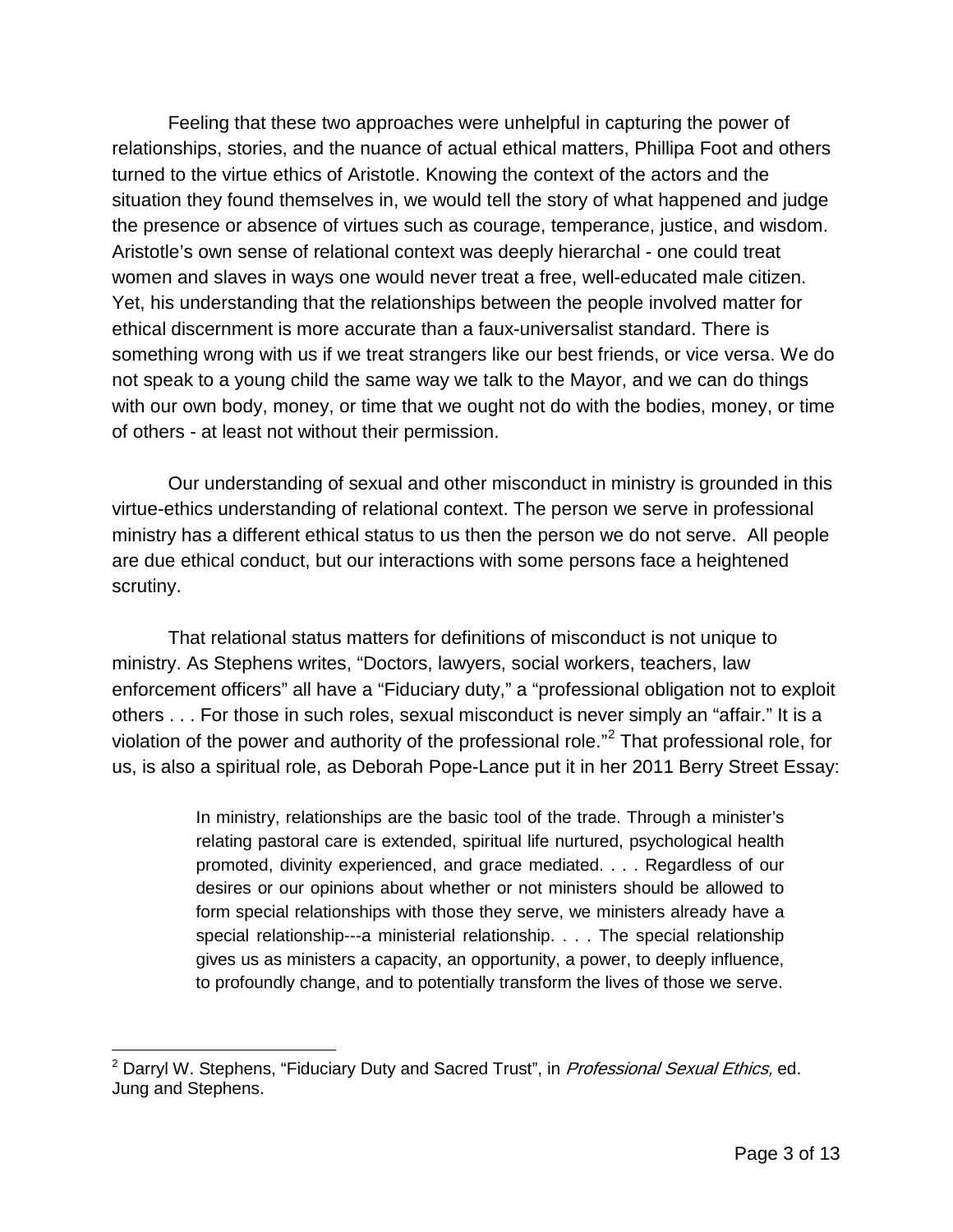Because of this power, ministerial relationships are said to have boundaries. These boundaries set limits on the sorts of activities that should occur in the congregant-minister relationship. They maintain the purpose of the special relationship, e.g. to serve the congregant. Boundaries provide for a safe, effective container for the exercise of ministry's power.

Crossing these boundaries is unethical because it violates the trust, misuses the power, and shifts the focus of the congregant-minister relationship. When boundaries are crossed, the special relationship loses its transformative potential but retains its influence, its privileged access, and its power. $3$ 

Without an understanding of ministry as having this transformative potential and special relationship, we cannot understand the true sin of misconduct. It is not that we have violated a rule imposed from outside, or that we have created potentially devastating consequences for the congregant, the congregation, our colleagues, and the tradition as a whole. It is, instead, that we have acted in a way that betrays both our calling and the trust placed in us by others. We have acted with vice instead of virtue, and used our authority inappropriately.

Yet, using relational context to understand the dangers of ministerial misconduct can present other dangers. Stories don't have universal interpretations. The richer the story, the more we might feel a sense of empathy for the misconducting minister. We can tell the story not as betrayal of role but as faithfulness to the mystery of the human heart. There is something in us, isn't there, that longs for the romantic rule-breaker? The love that cannot be stopped by social mores? Unitarian Universalists have often seen supporting such relationships as a matter of justice. We are standing on the side of love, aren't we? $4$ 

Sometimes we understand clergy sexual misconduct, in particular, as a violation because of unequal power relationships between clergy and lay-person. Some of the essays in *Professional Sexual Ethics* take this tack. The congregant comes to us in their vulnerability and need, and sees us as God-like in our authority (congregants need not believe in God to perform this transference). And, often, clergy do have a measure of power over congregants. But relying on "unequal power" will quickly complicate matters.

<span id="page-3-1"></span><span id="page-3-0"></span> $3$  Deborah Pope-Lance, "Whence We Come and How, and Whither."<br> $4$  Indeed, Tony Perrino preached, in his very first sermon in Rockford, that his open marriage was more responsive to the free spirit of Love than the hidebound tradition of monogamy. It was one of the sermons he did not plagiarize from other colleagues.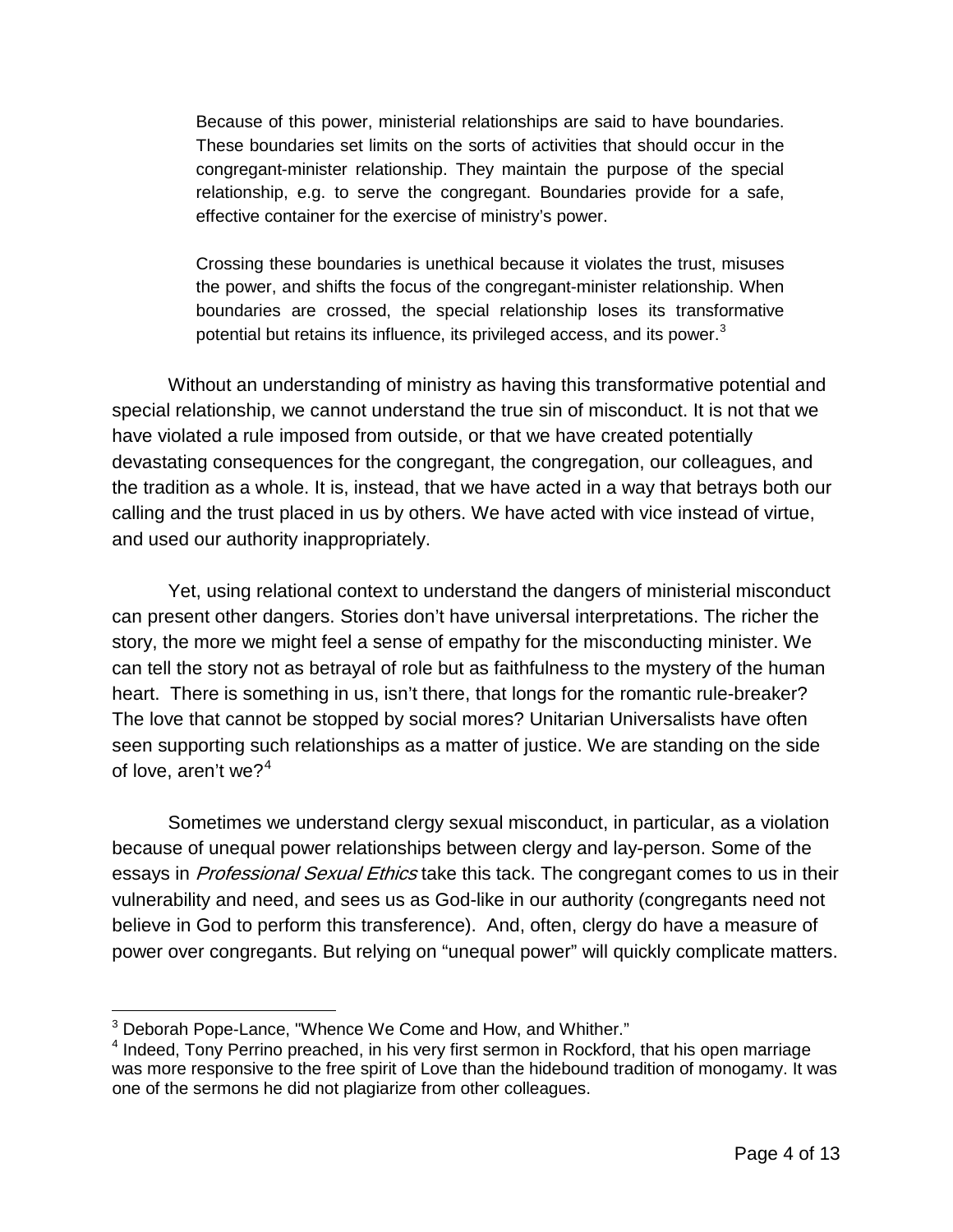Sometimes we ministers often feel powerless in our congregations.<sup>[5](#page-4-0)</sup> And, famously, Carolyn Buck Luce is reputed to have protested vigorously any description of her relationship with Forrest Church as one where she had less power than he did.

It is indeed problematic for us to assume that we have great power over our inherently weak congregants, and to place the prohibition against misconduct on this ground. It is not about power, Pope-Lance and Stephens remind us, it is about our role. Power is malleable and changeable from context to context. But our identity as minister is fixed so long as we shall serve. The law may see clergy misconduct as an abuse of power (and in 27 states, it is spelled out as illegal), but we are asked to see it, instead, as a violation of relational trust and sacred potentiality.

There is another danger with using relational context to understand the violation of clergy misconduct. When we tell the stories of ministers who have fallen into sin, we place the sinner at the heart of the story. We place the minister at the center of the narrative, and reason about the ethics of the act from the minister's point of view. What did the minister do and why did they do it? (Deontological and Utilitarian ethics make this problem, if anything, worse, by locating the discernment of duty or consequence in the hands of the potential violator.) Do we even know the names of those lay persons who are survivors of clergy sexual misconduct? Unless they become ministers themselves, do we know them at all?

What might it mean if we re-centered the conversation away from *our* misconduct and placed more emphasis on the experience of the people of the church? Imagine a person, both whole and broken, who seeks in the church a ground for meaning, a place of community, and a home for their heart. Away from the emptiness and violence of the outside world, they seek in the church a safer place to live their lives. Can we tell their stories alongside the ones we know so well?

The stories should not be hard to find. "One in 33 American adult women who go to church regularly has been the victim of a sexual advance by her religious leader." $6$ This comes from the research of Dr. Diana Garland, Dean of Baylor's School of Social Work. She says "most people assume that it is just a matter of a few charismatic

<span id="page-4-0"></span> $5$  By analogy, something similar happens with professors. Sometimes a complaint from a student can end a career. See, for example, "I'm a Liberal Professor, and My Liberal Students Terrify Me" by Edward Schlosser, June 3, 2015, Vox.

<span id="page-4-1"></span><sup>&</sup>lt;sup>6</sup> Jill Scoggins, "Abuse of Power" *Baylor Magazine*, Winter 2009-2010. at [http://www.baylor.edu/alumni/magazine/0802/news.php?action=story&story=65592.](http://www.baylor.edu/alumni/magazine/0802/news.php?action=story&story=65592)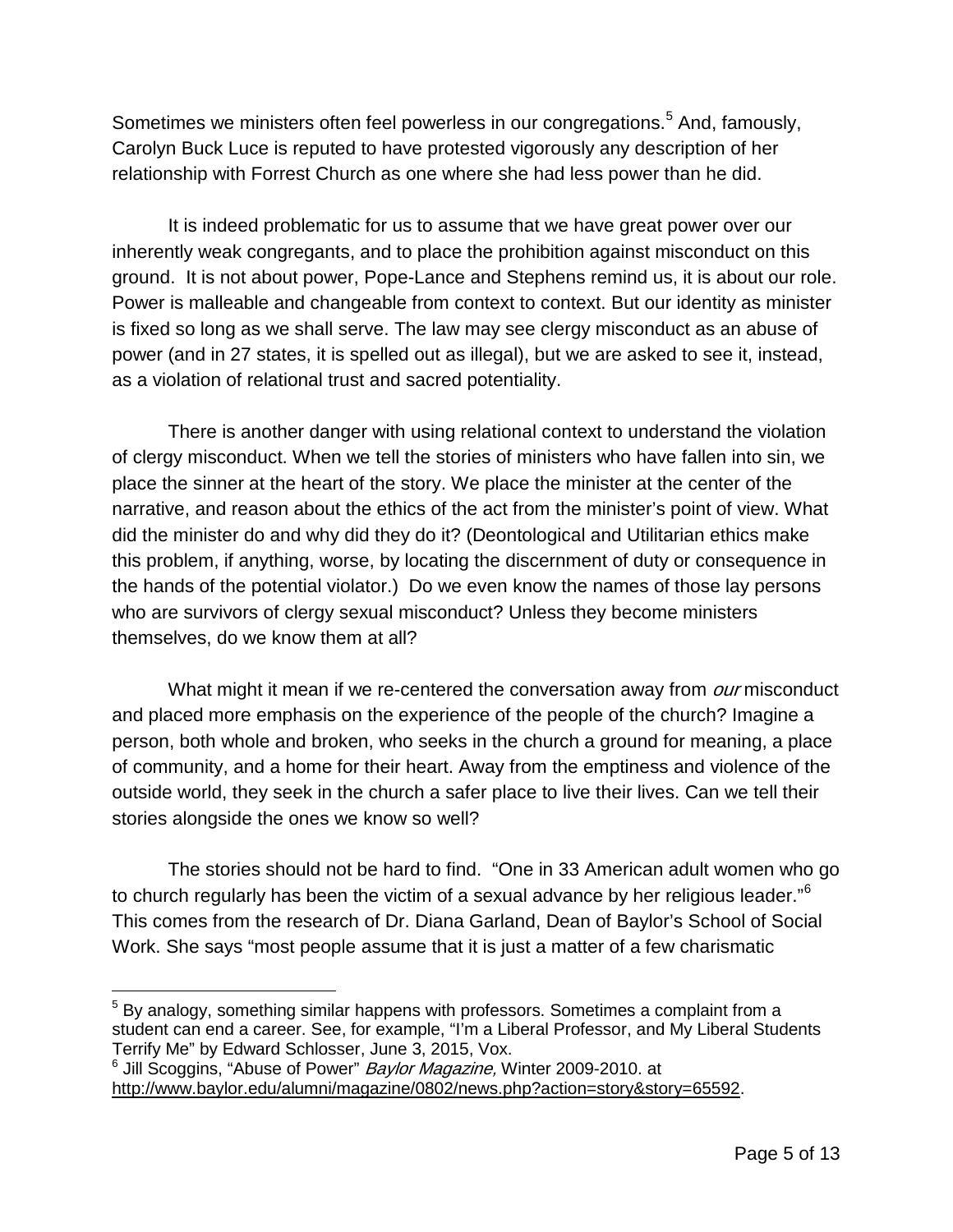leaders preying on vulnerable followers . . . What the research tells us, however, is that clergy sexual misconduct with adults is a widespread problem in congregations of all sizes and occurs across denominations."<sup>[7](#page-5-0)</sup> Garland's study includes first-person testimony from survivors of clergy sexual abuse. One was a seminary student, faced with vocational doubts.

> One Ash Wednesday, Carolyn was in tears, full of doubts about her faith. Her husband suggested that she contact the pastor for guidance. The pastor told her that she was in crisis and offered to rearrange his schedule to provide a counseling session at her home. After the first session, the pastor told Carolyn that he "thinks of her as a man thinks of a woman" and hugged her.

> Despite her misgivings about this incident, because of his position in the church Carolyn trusted him and benefitted from the spiritual guidance. As they continued to meet, the pastor told Carolyn that they were "spiritual lovers" and mentioned St. Francis and St. Claire, knowing they were her favorite saints. On another occasion, he kissed her on the lips in his office, but said it was a mistake and would never happen again. He told her he was concerned about her marriage. Carolyn recalls he used a particular Bible story to encourage her to forsake her children and husband and follow him.

> One day in counseling he raped her. Afterwards, he said, "I knew you wanted that. We need to keep this secret because it would ruin the church." The pastor told Carolyn that God had put her on earth for him, and used the language of incarnational theology to make this point. He sexualized the liturgy and Bible stories.

> "If this was any other man, I would have known it was not right," said Carolyn. "But church is supposed to be a sanctuary. I couldn't make sense of what was happening. He broke my connection to all that is holy."

> Carolyn said all she had ever wanted was to serve the church and teach her children to love God, but all that has been taken away from her. $8<sup>8</sup>$  $8<sup>8</sup>$

The pastor in Carolyn's case engaged in all the typical behavior of sexual abuse: identification of a vulnerable person, grooming, secrecy, threats, and isolation. One of the reasons to give more attention to the stories of the survivors of misconduct is to

 $\overline{a}$  $<sup>7</sup>$  ibid.</sup>

<span id="page-5-1"></span><span id="page-5-0"></span><sup>&</sup>lt;sup>8</sup> At [http://www.baylor.edu/clergysexualmisconduct/index.php?id=63776.](http://www.baylor.edu/clergysexualmisconduct/index.php?id=63776) A video of Carolyn's story can be found at [https://www.youtube.com/watch?v=ra3-hfi-yRI.](https://www.youtube.com/watch?v=ra3-hfi-yRI) It is heartbreaking.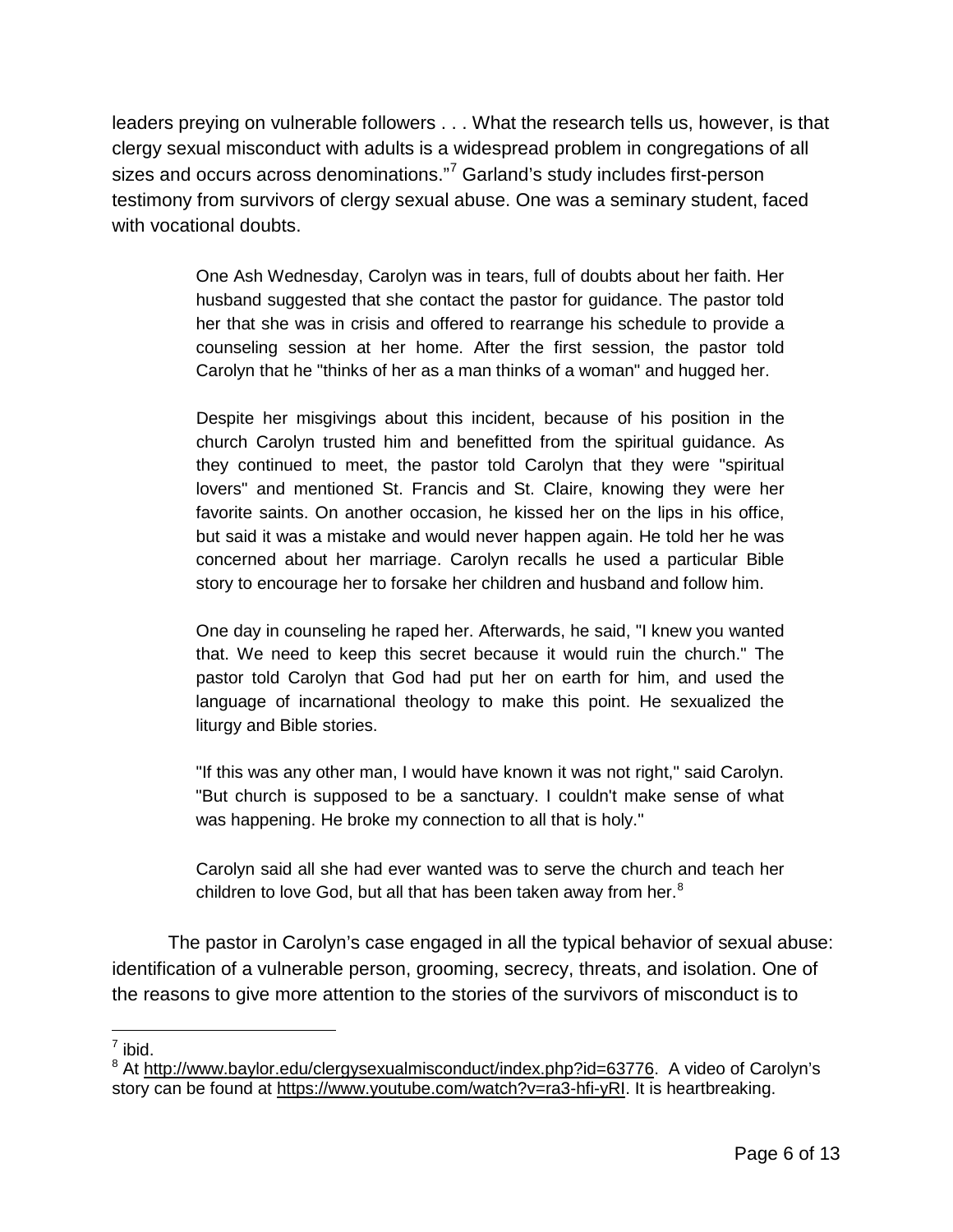disrupt the narrative of romance and innocence. One can imagine that the pastor in this case had a very different story to tell: how Carolyn, almost a colleague, not really a congregant, and he connected at a deep vocation level. Though she was married, it was unhealthy, as far as he could tell, and he was trying to rescue her from a bad situation. He made subtle advances, and she continued to seek him out and spend time with him, indicating her interest. The outmoded rules of his denomination required secrecy, but they loved each other and so what were they to do?

Knowing Carolyn's story, we find the pastor's story incredulous. But if we didn't hear that story first, what might we think? If the pastor was our friend? If the pastor said, she's just saying all that to appease her violent husband? This is not just a question of "who we believe" or even "what happened." It is a larger epistemological shift. As liberation theologians claim that a displaced farmworker understands the world economy better than the central banker 4000 miles away, we might admit Carolyn knows what happened better than the pastor does.

As Pope-Lance says, the true nature of clergy misconduct - be it sexual abuse, financial misconduct, bullying behavior, or something else - is narcissism. "A selfattentive and self referential attitude. An obliviousness to others' needs. A lack of empathy."<sup>[9](#page-6-0)</sup> We place our needs at the heart of the ministry, instead of the needs of those we serve. Or we delude ourselves into thinking that we know their needs, and that what they need is, conveniently, what we want. To center the stories of survivors is to challenge this narcissism and self-delusion.

Narcissistic ministry expresses itself not just in sexual or financial misconduct, of course. Even those who stay on this side of that line might forget, sometimes, that they are not the purpose of the church. Every time we preach what is on *our* heart instead of what is on the hearts of our listeners, we engage in a kind of narcissism. (My predecessor once preached a mother's day sermon entitled "give yourself a hand." No other details were given in the newsletter. The actual topic of the sermon was masturbation. The sermon praised the practice, and included some 20 euphemisms for it. There's "unnecessary sexual innuendo" $10$  and then there is using the pulpit for a kind of spiritual and sexual assault.)

When we ask, "why are they out to get *me*?" we erase the usually genuine priorities and passions of faithful people. Those who serve after misconduct often find it

 $\overline{a}$ 

<span id="page-6-1"></span><span id="page-6-0"></span><sup>&</sup>lt;sup>9</sup> Pope-Lance, "Whence We Come and How, and Whither."<br><sup>10</sup> John McClure, "Preaching and Sexual Ethics" *Professional Sexual Ethics*, p.160.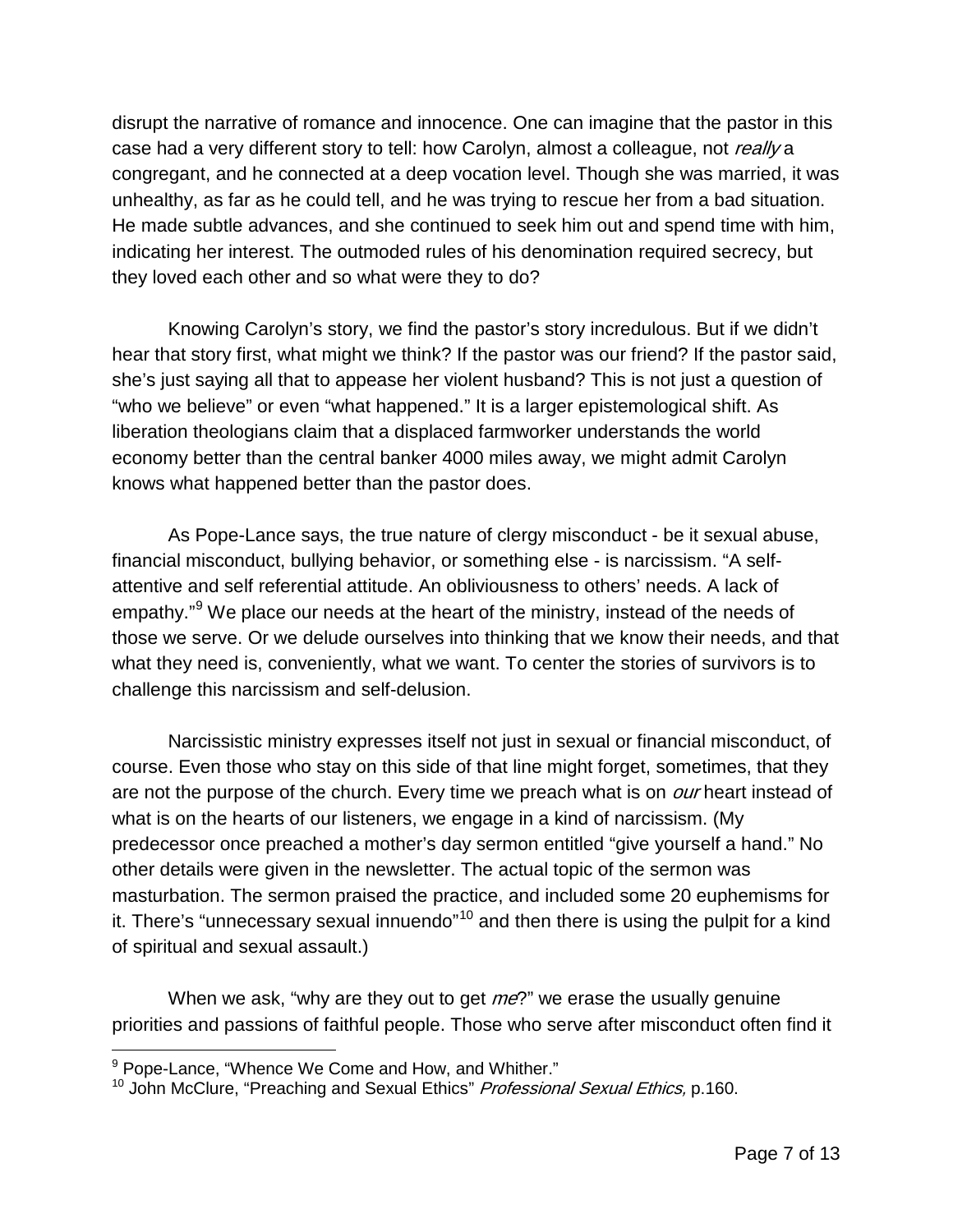is this overall attitude of narcissism and role-confusion that causes difficulty, more than the particular act of transgression. It is why "afterpastors report feeling pushed and pulled [and] describe leaders who manipulate and intrude, who expect too much or too little, who sometimes coerce and threaten."<sup>[11](#page-7-0)</sup> Not just as regards misconduct, but in all of our ministries, we would be well served with a stronger focus on the lives, stories, and spiritual work of the members, friends, and visitors of the congregations and communities we serve.

Another reason to give less emphasis to the actions and motivations of ministers is, paradoxically, that making the question of misconduct mostly about us absolves congregations of responsibility for the care and tending of ministers. It is another kind of narcissism to think that we are the only ones responsible for healthy ministry. In this consumeristic age, such an attitude is a particular violation of our commitments to the priesthood of all believers and to our sense of covenant. There is a reason that multiple ministers often misconduct themselves in the same congregation, sometimes over decades or even hundreds of years. Some systems seem to be fed by conflict, some by sexuality, some by power, and some by crisis. The patterns of abuse are well-grooved, while patters of health feel like off-road travel.

Healthy congregations play a role in the establishment of boundaries and the health of ministries. There is truth to Jeane Hoeft's claim that "most of the time, [clergy sexual misconduct] happens when a pastor loses touch with his own emotional needs and turns to inappropriate ways to fulfill them."<sup>[12](#page-7-1)</sup> But her repeated emphasis (common to these discussions) that "pastors must give attention" or, in her case study, that the pastor "must reflect carefully on her own needs for friendship and intimacy, so that she might choose wisely in caring for herself, for Jason, and the rest of the congregation"<sup>[13](#page-7-2)</sup> re-inscribes a clergy-centered view of the congregational system. A congregational system that depends only on the pastor for the maintenance of healthy boundaries as well as the pastor's emotional and material life is a system where misconduct is more likely. It is probably also a system where many members live their own spiritual lives vicariously through the minister and take little to no responsibility for their own soul work, conflict transformation, strategy, or justice ministry.

This is not to say that we should be unaware of our emotional, material, sexual, and friendship needs. We need to be highly aware of these needs; to distinguish

<span id="page-7-0"></span><sup>&</sup>lt;sup>11</sup> Pope-Lance, ibid.

<span id="page-7-1"></span><sup>&</sup>lt;sup>12</sup> Jeanne Hoeft, "Pastor/Parishioner Relationships" *Professional Sexual Ethics.* p. 185.

<span id="page-7-2"></span> $13$  Ibid., p. 188.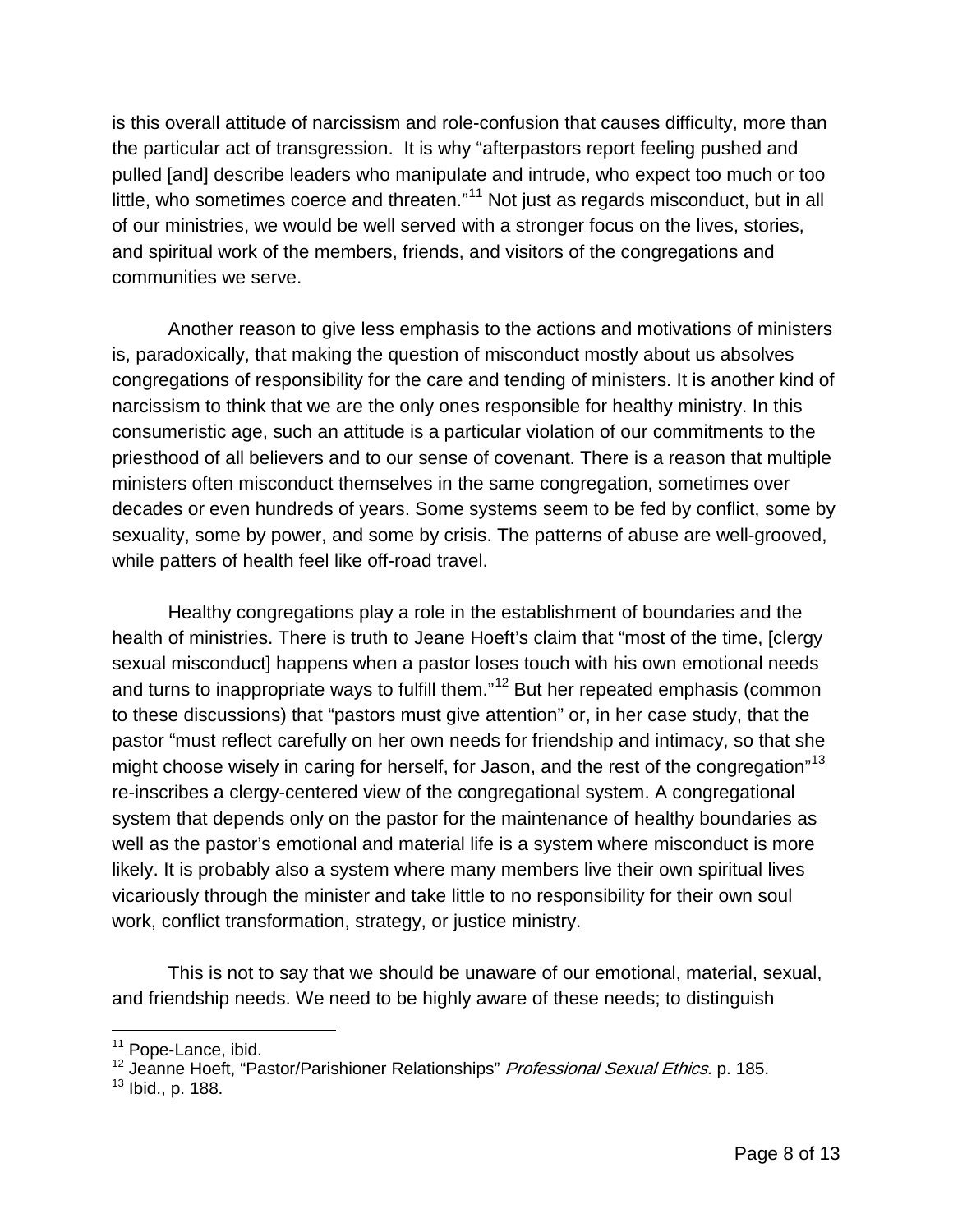between healthy and unhealthy needs, and to make effective efforts to meet our needs as best we can in ways that respect the stories and relational context of those we serve. I hope, however, that none of this subsequent discussion of the needs of the minister will decenter the narrative primacy of survivors, or absolve congregational systems of their mutual responsibility for the covenant of the religious community and its clergy leader. Indeed, I hope that a clear-eyed analysis of our emotional, sexual, material, and friendship needs will draw us into more solidarity with those we serve instead of continuing to mark us as separate and apart - as if those we serve do not also sometimes feel lonely, poor, horny, or sad.

Human beings, including clergy, have desires and needs which are legitimate and which are illegitimate, or fantastical. Ralph Helverson wrote that "we have religion when we stop deluding ourselves that we are self-sufficient, self-sustaining, or self-derived."<sup>[14](#page-8-0)</sup> Yet this spiritual maturity is often lacking in both our wider culture and in our congregations and ministries. Clergy misconduct, be it financial, sexual, or emotional, often arises from an adolescent or colonizing need for power and control. Ministers are sometimes likely to act out in sinful ways when we feel a diminished sense of authority and control over others or over the world at large. Sexual activity, in particular, can be a place where those who feel powerless feel more powerful. To control others and bend them to our most private will and desire can, temporarily, make someone feel like a king, exercising *ius primae noctis* over medieval subjects. Though not exclusively, this is, in our culture, primarily expressed in the sexual domination of men over women. One need not concede with Dworkin that "the hatred of women is a source of sexual pleasure for men its own right"[15](#page-8-1) to see that much sexual abuse, committed by clergy or others, is about controlling the bodies and souls of others. When our desire for power is frustrated by congregational resistance, the natural give-and-take of compromise, financial realities, or life in general, some turn to objectification, domination, and abuse as a way to meet these spiritually-immature but all-too-real desires. In this case, the work of mentors, colleagues, and congregations is to preach and teach that such desires for control are spiritually bankrupt.

Other human needs, which clergy share, are both legitimate and vital. It does not excuse misconduct, but some congregational systems which have experienced misconduct time and time again are those same systems most likely to ignore these needs — to reward overwork, value ministerial enmeshment, and provide little space for personal privacy. Sometimes we feel, as Hauerwas puts it, "nibbled to death by

<span id="page-8-0"></span> $14$  SLT,  $\#654$ .

<span id="page-8-1"></span><sup>&</sup>lt;sup>15</sup> Andrea Dworkin, *Intercourse*, p. 138.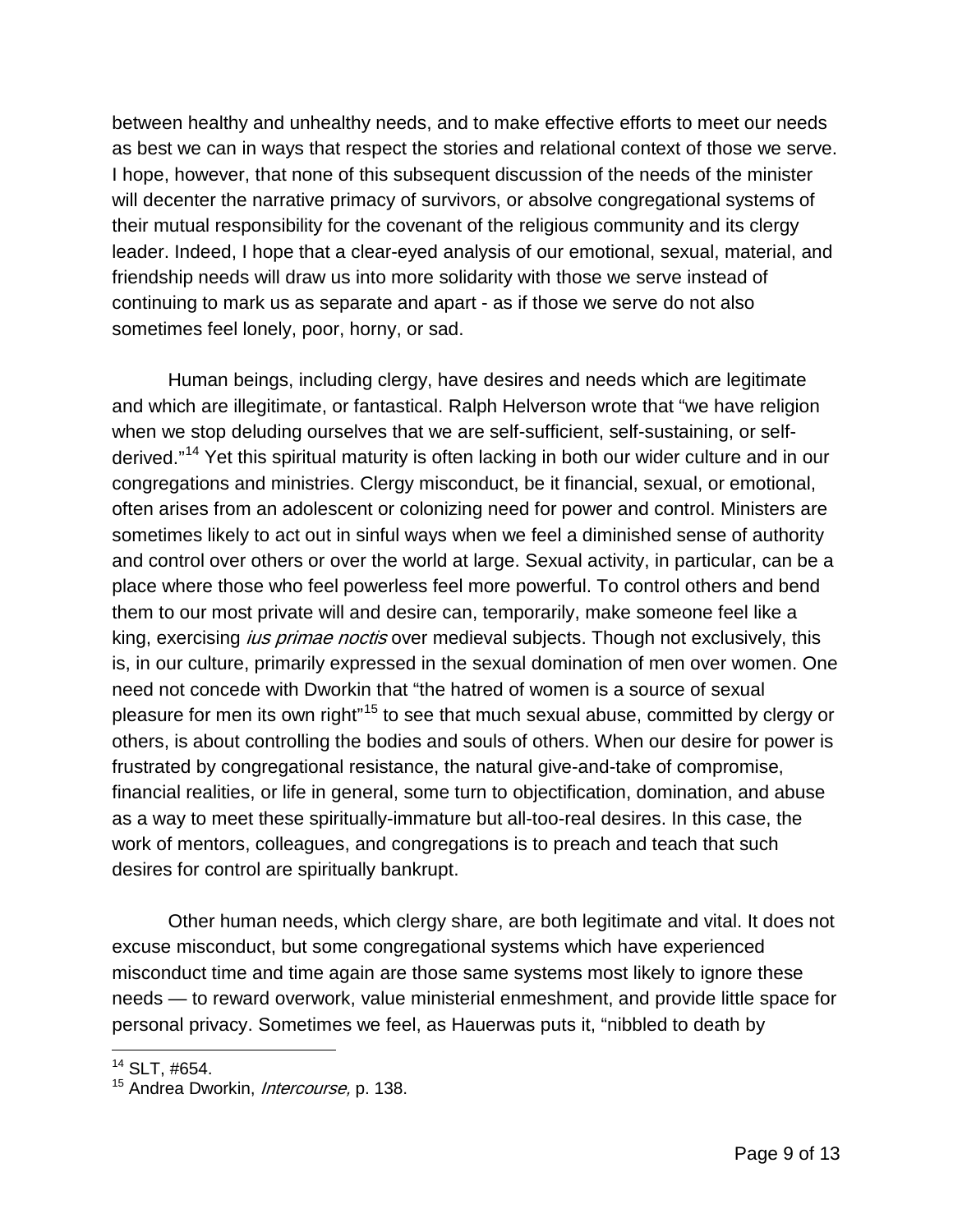ducks."<sup>[16](#page-9-0)</sup> For those in committed romantic relationships, the church both pulls the minister away, by demanding time and emotional energy, and at the same time pushes the minister to depend on the spouse since they have few other friends. As Hauerwas says, however, "no spouse is required to love another spouse that much."<sup>17</sup> Single ministers lack even this escape. We are both connected and apart. "Clergy are often desperate to be known by another human being. It is not accidental that sexual relations are often described in the Bible as knowing."[18](#page-9-2)

Not all people are sexual, but most are. We crave to know and be known and experience the joy, energy, release and intimacy of sexual connection. Not all people need friendship, but most do. We need people we can share our deepest hearts with, can be real with, and who will be there for us in good and bad — and whom we can be there for in return. These needs for mutuality and meaning are real, human, and good; so long as we meet them in ways that are also mutual, consensual, and honor our sacred trust to others. Many people - not just clergy - struggle to meet these needs in our commodified, lonely, and isolated world. It is another narcissism to think we are the only ones who cannot always easily meet these needs. What is different about us, frankly, is that the opportunity to meet these needs in ways that violate our role responsibility is both easier and more disastrous than many other professions.

After my marriage ended (being an after-pastor didn't cause my divorce, but it didn't help either), I dove too quickly into dating for the first time since college. Just as quickly, I backed away and tried to focus on being happy by myself. I self-imposed a break from any attempt at dating. One Sunday morning, during that break, when I was feeling particularly lonely, I looked out over the congregation. In the second row on my right sat a young woman, a member of the congregation, who I knew well. I'd seen some leadership potential and recruited her for a committee. She was friendly and smart. She was a runner, as I had become. She had recently broken up with her boyfriend. And I had this thought: "It would be easy."

It would. I would invite her to go for a run - include some other UU runners while we are at it. Have lunch, talk about her future roles in the church. Take it from there. I knew she liked and respected me. It would have been easy. I didn't have to go searching for someone to be with - she was right there.

<span id="page-9-0"></span><sup>&</sup>lt;sup>16</sup> Stanley Hauerwas, "Sexting the Ministry" Professional Sexual Ethics, p. 36.

<span id="page-9-1"></span> $17$  Ibid, p. 36.

<span id="page-9-2"></span> $18$  Ibid., p. 36.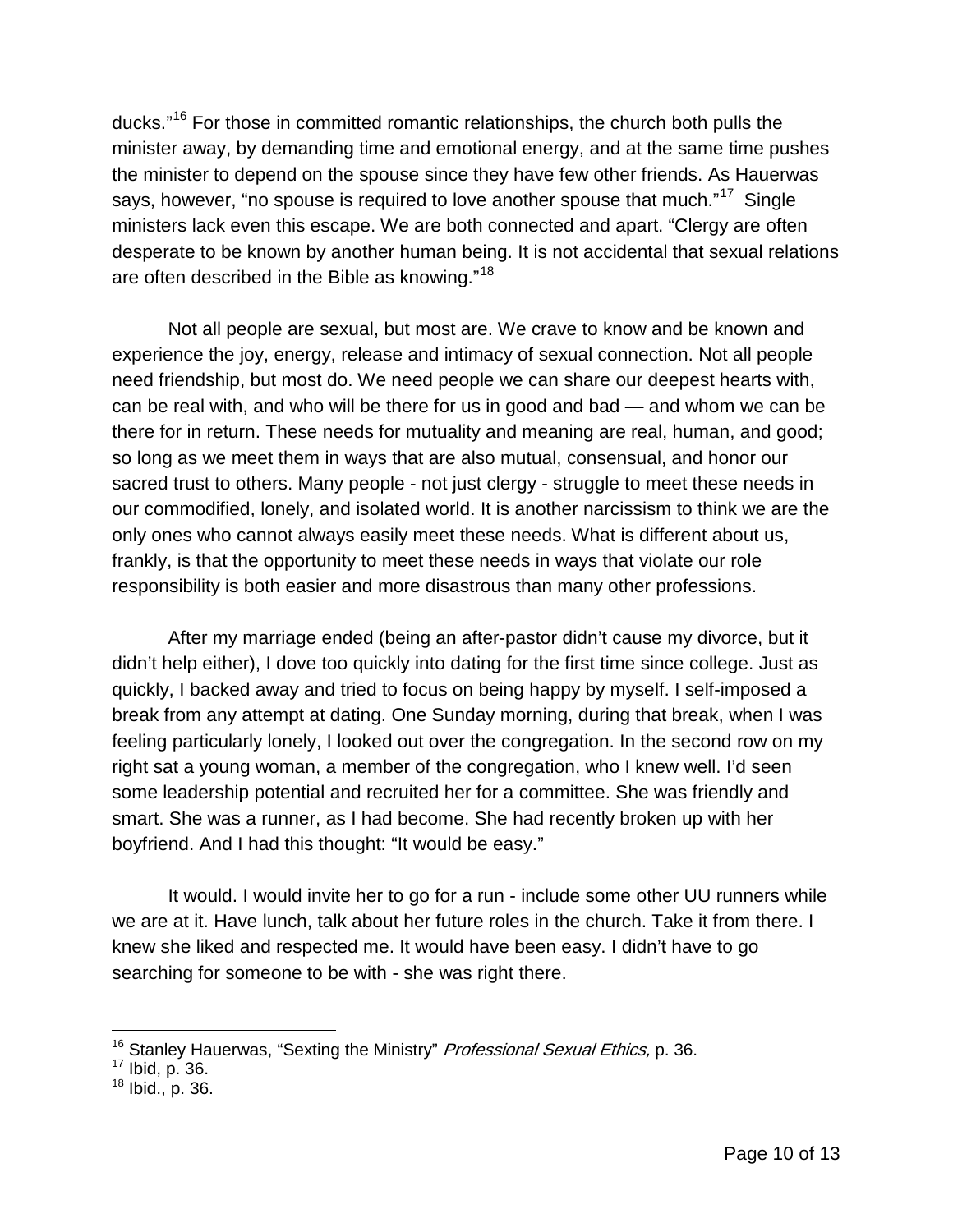I understood, then, how it happens. Not the predatory response, but the needy one. How frustration and temptation and self-rationalization can join forces to create the conditions of misconduct. Siting in my chair on the stage while the choir sang the anthem, trying to get my head and heart back into focus on the upcoming sermon, I understood how a pastor can get lost on the journey. It is the nature of human beings, not just ministers, to need to be needed.

What does all this have to do with sin?

If we place the experience of survivors of clergy misconduct at the center of our epistemology, in particular, and the lives of those we serve at the heart of our story, more generally, then it seems to me that the constitution of sin is attempting to meet our legitimate human needs in ways that turn those we serve into objects who serve us. Our need for human touch is not a sin - indeed, mutuality and joy is a blessing - but to meet that need in our professional role is a sin. On the other hand, we can also say that attempting to meet the illegitimate, spiritually immature need for power is sinful in whatever way we might try to meet it - through our role or not. Either way, the reason it constitutes a sin is because it treats us as the only actor on the stage, instead of one among many.

With such an understanding, we can clearly acknowledge that we have and will sin. Even if we don't have sex with a person we serve in ministry, or steal money from the congregation we serve, or plagiarize a sermon of a colleague, we have and will sin. From time to time, we will treat other people as objects in our story instead of as actors in their own. We will do it to congregants and colleagues. We will do it to strangers and friends. We will do it to baristas and boyfriends. We will do it to family and friends. We have and we will.

This is not a ministerial sin, it is a human one. We are not that special. This does not mean we humans are evil or that our flesh is corrupted. Sin can be real without being original. But it is a theological matter, a question of making the love for neighbor not just a precept of justice but a matter of narrative authority. We are storytellers, but that does not mean we should tell other people's stories for them; at least not for our own benefit.

When we acknowledge that our needs are deeply human and not unique to ministry, we can, perhaps, do a better job of encouraging congregations to develop systems where all the members and friends seek healthy ways to meet their legitimate needs and mature beyond their adolescent ones. A common characteristic in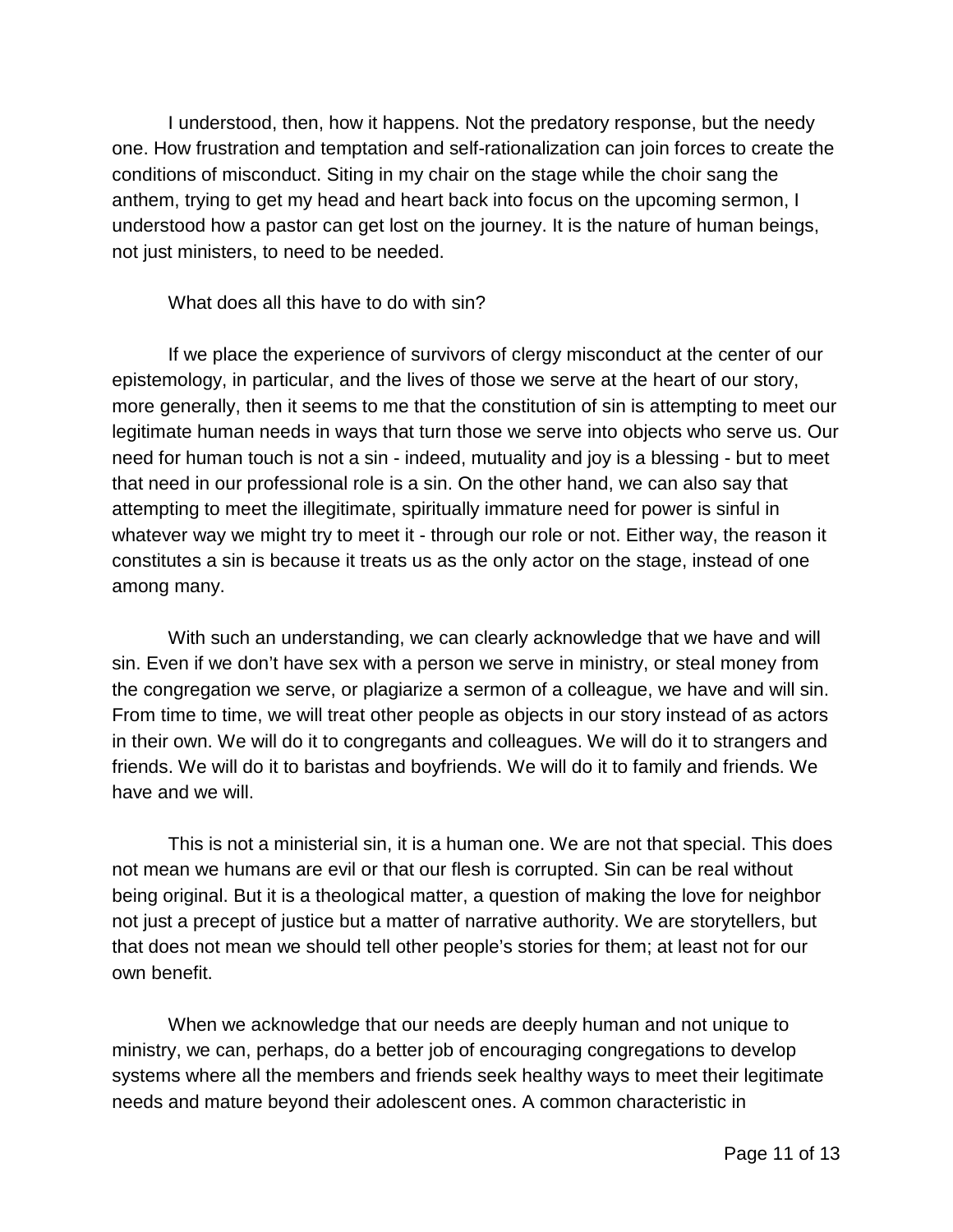congregations where there is misconduct is that laypeople also treat other laypersons as objects to be consumed or controlled instead of actors in their own right. It can be a powerful theological witness to say that sex, in particular, is no sin - it is a blessing. But it is a sin to get it in a way that devalues the agency of others. This goes for us as much as for everyone else.

An understanding of clergy misconduct as misusing our relational role to meet legitimate human needs makes clear what we mean when we say that such misconduct is narcissism. It is narcissism because it assumes that our needs are different than other human beings, and because it then abuses what is different about us - our sacred trust and role - to meet those needs. We can then see the wider context of ministerial misconduct. We all sin sometimes - we all sometimes forget our role or feel more needy that we can contain. Ministerial narcissism isn't a question of "allowed or disallowed" but rather a continuum of self-importance. When we feel ourself slipping down the line, it is time to get clearer about our unmet needs and the proper way and place to meet them. It is a time to confess our sins, to avoid self-righteousness, and recenter the lives of those we serve, and the larger mission of ministry and life, at the heart of the story.

In the end, we can say that some categorical imperatives do apply. Some acts treat those we serve as objects with such decisiveness that we can make a universal rule. Namely, do not steal from, and do not have sex with, those we are called to serve professionally. When we have come to this end of the continuum, we have gone much too far. But it is not the case that the only sins are this extremes. Instead, we can see our ethical and sacred obligation as one where we must always work to be aware of and keep our narcissism in check. It's no coincidence that three of Stephen's five dangers signs - self-importance, creating dependence, and self-deception - are all derivatives of narcissism<sup>[19](#page-11-0)</sup>

A sinful self-centeredness is not expressed only in using others for our own needs. It is also a sin, it seems to me, to wallow in self-pity. When I was sinking down, it was too easy to forget that I was not alone, that others struggle, too, or that life - even when you are lonely - is still a gift we are called to use to build the common good.

Just as self-pity is thus a ministerial (and human) sin, so is too much selfreliance. When we think that it is, in fact, our will "that carries the house through the

<span id="page-11-0"></span><sup>&</sup>lt;sup>19</sup> Stephens, p. 28